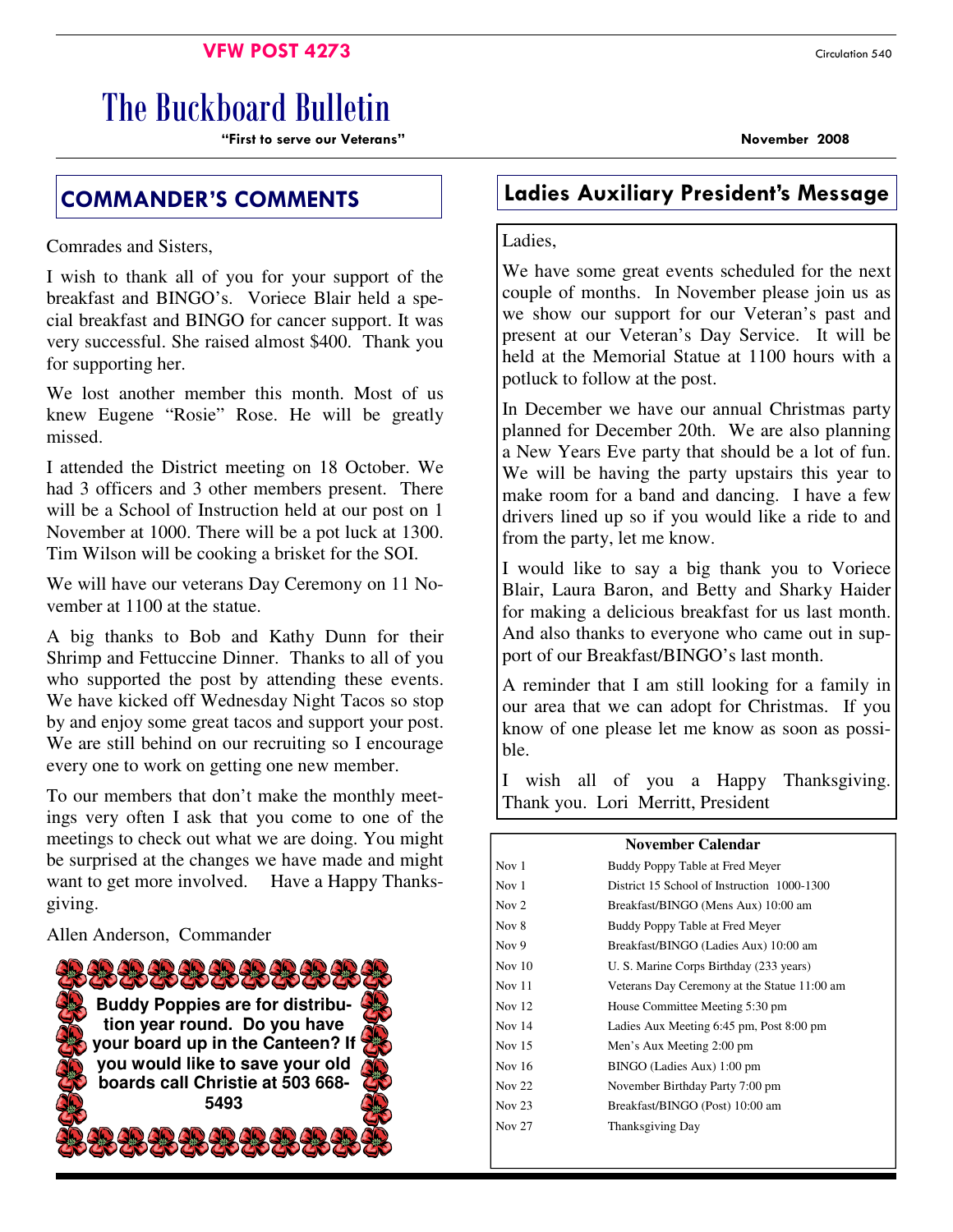### Page 2 The Buckboard Bulletin **From Your Editor**

#### Bert Key

Newsletter articles are due 21 November for the December Newsletter.

#### Contact your editor at:

**bert.key@us.army.mil** 

### **Men's Auxiliary President's Message**

Hey guys, where has this month gone? How time flies when you are having fun. We had a fairly good month this<br>month. Our breakfast and Our breakfast and bingo did pretty well for the first one of the year. Bingo was a little slow as a lot of people were out of town hunting but we did make over \$200. I would like to thank Mark and Darrell for helping me with that. I did a Fettuccini Dinner which also mad over \$300. I would like to thank me sweet bride Kathy for helping me with that. We have gotten a couple of new members lately and this is a good thing. Keep up the good work guys.

We have a breakfast bingo on November 2. I am going to be laid up for a while with some health problems and would appreciate it if I could get someone to volunteer to take care of these. If you can, let me know. I want to wish you all a Happy Thanksgiving. Have a great month everyone and I hope to see you at the Post.

Bob Dunn, President

### **The Post Chaplain**

Our heartfelt sympathies go out to "Rosie" Rose's family. Get well to Bob Dunn as he works through his healing period after surgery.

### Buddy Poppy Drive

We are planning to distribute Buddy Poppies at the Sandy Fred Meyer store on Saturday, November 1 and 8, leading up to Veteran's Day. We plan to be at both entrances each day from 9 am to 6 pm using 3 shifts: 9-12, 12-3, and 3-6. We would like to have 2 person teams for each shift. Buddy Poppy distribution and the donations received is the fund raiser for our Veteran Relief Fund as well as good "PR" and membership recruiting for the VFW and our Post. Your help is needed! Please give 3 hours of your time by signing up for a shift on the sign-up sheet posted at the Canteen. If you have any questions or recommendations please contact Jim Mitchell, Al Gagnon, Carol Engblom, or Christie Horttor. Thanks for your support. Jim Mitchell, Poppy Chairman

## **The Auxiliary Chaplain Brier Chung**

Sisters and Brothers,

We are saddened by the news that lifetime member Betty Anderson passed away recently. Our prayers and best wishes go out to her family.

Our prayers and healing wishes are with Jan Johnson, Christie Horttor, and Judy Gascon as they continue to get better.

 If you know of any sisters in need please contact me at brier.chung@gmail.com or leave a message at the canteen. May the good Lord bless us all.

#### **CANCER PROGRAM UPDATE**

I would like to give a great big "THANK YOU" to everyone that helped in any way with out October Cancer Project. We had our Breakfast/BINGO and raffle. We raised \$402.25 for cancer aid and research. Remember, with your help "OUR DREAMS WILL BECOME RAINBOWS', when we find a cure for cancer. Early detection is the best cure for cancer. Sisters be sure to get your mammograms. There is also a preventative vaccination for young girls between the ages of 9 and 26, that will help prevent Cervical Cancer, the name of the medication is GARDASIL. Check with your doctor.

Voriece Blair, Cancer Chairwoman

| Post Officers                | 2008-2009         |                           | <b>Auxiliary Officers</b> |  |
|------------------------------|-------------------|---------------------------|---------------------------|--|
| Commander                    | Allen Anderson    | President                 | Lori Merritt              |  |
| <b>Senior Vice Commander</b> | Mike Horttor      | <b>Sr. Vice President</b> | <b>Helene Hawkins</b>     |  |
| Junior Vice Commander        | Jim Mitchell      | Jr. Vice President        | <b>Christie Horttor</b>   |  |
| Chaplain                     | Marty LeDoux      | <b>Treasurer</b>          | Jackie Key                |  |
| Quartermaster                | <b>Tim Wilson</b> | Chaplain                  | Brier Chung               |  |
| Judge Advocate               | John Lamb         | Secretary                 | Dora Fitzpatrick          |  |
| Adjutant                     | Al Gagnon         | Guard                     | <b>Kit Spitzengel</b>     |  |
| Surgeon                      | Dan Copher        | Conductress               | Carol Engblom             |  |

Your Membership Dues ARE NOW DUE

> Send in your dues NOW!

Lets make our Post and Auxiliaries 100% Again this year!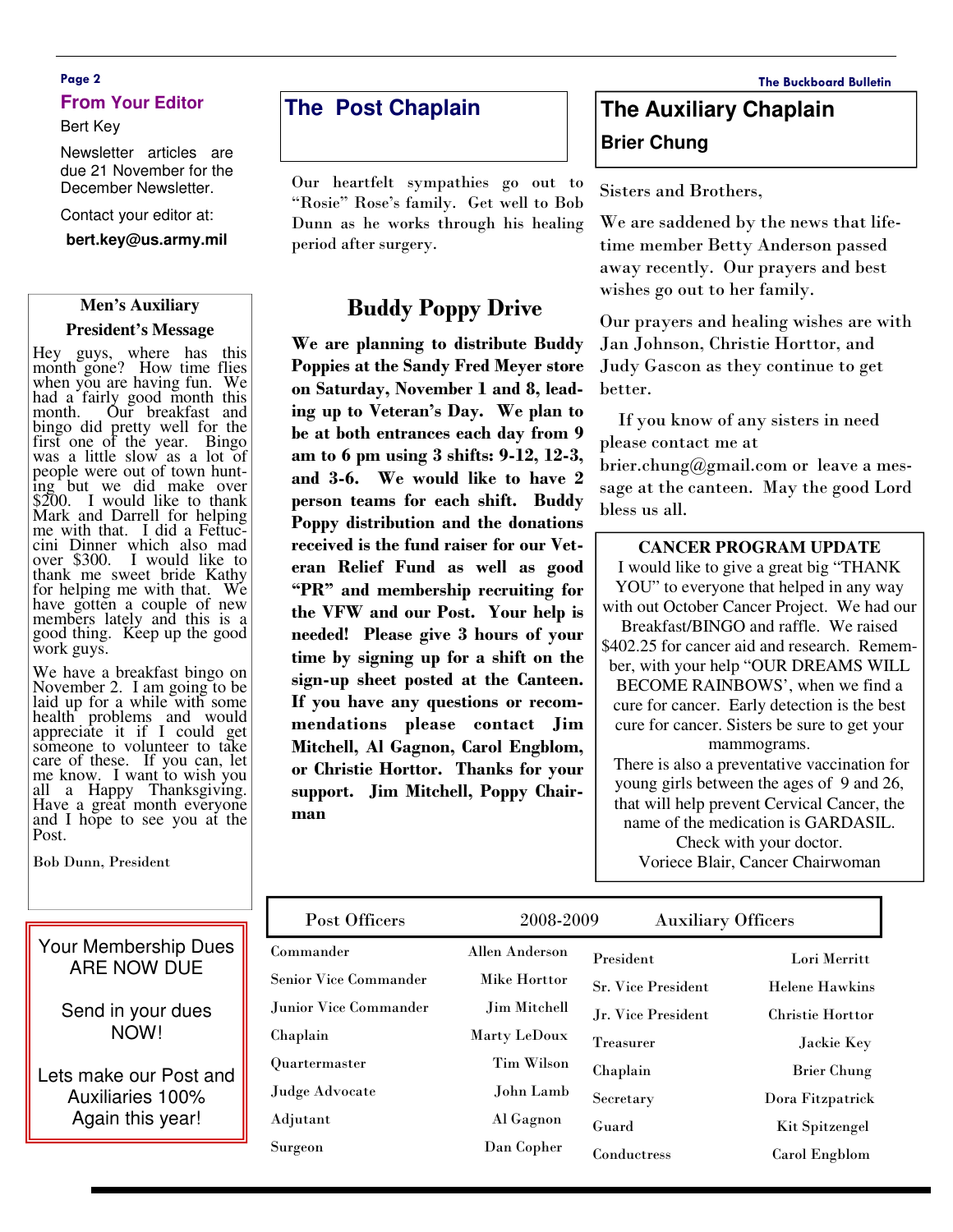**From the Sand Box:** 

**Friends and Family,** 

**I literally just walked in the door from the Welcome Home ceremony. We touched down safely in Germany at 0200 this morning. I will drop you a longer line a little later on today once I get settled. Just want to drop a quick note to let you all know that we have landed safely back in Vilseck, Germany, and are home! I know some of you have asked recently when that would be, and it has finally happened. It was a bittersweet moment when I was able to hug my wife and son, but knowing that I was not able to bring all of my boys home alive to do the same.** 

**Well, it has been a long 50 hours on the move, and I have finally hit the wall and need to get some sleep, and trying to resist the urge to go and drive my new truck my better half got me! Thanks for all of you and your support to our soldiers. Once I get a minute to myself while kiddo is in school, I will write more. Take care.** 

**Mom, I'll call you guys a bit later on tonight.** 

**Alex**

Remembering America's Heroes and Milwaukie High School are excited to welcome you to their 13th annual Living History Day on Monday, November 3, 2008. The high school address is 11300 SE 23rd Avenue, Milwaukie, OR 97222. You can download directions online at www.mapquest.com or call their office at 503.659.5157 for assistance. Parking is available in all Milwaukie High School parking lots. However, they are currently under construction so there are limited spaces. The City of Milwaukie has opened up free parking for the day on Washington Street, and free parking is available in the lot of St. John the Baptist Catholic Church.

Tim and Loretta Wilson are holding a Rummage Sale at the Post on 8 and 9 November from the hours of 9:00 am to 6:00 pm. They need volunteers of both time and donations. If you can help call Tim at 503 319 8800, or sign up at the Post. Donations of items for sale can be dropped off at the post after 1 Nov.

### CANTEEN CORNER Lori Merritt

The Canteen hours have changed on Saturdays. Beginning on November 1, we will be opening at 2:00 pm instead of noon.

We have started Taco Wednesday! Tacos will be served from 3:00-7:00 pm every Wednesday. They are 2 for a dollar. A big thank you to Dan Copher and Jose Peralta for getting this going.

I would also like to say thank you to Kris Engblom for fixing the front door. Thanks Kris!

If you have not bought your tickets for Loretta Wilson's quilt raffle, please do so. The money raised on the quilt will go for Operation Uplink. She will draw the winning number at the November 14 meeting night.

FYI: The rental fee for the upstairs Hall is \$100 for members and \$200 for non-members.

At their last meeting the House Committee decided that 10 percent of all B/B and Dinners will go to the bar to help pay for the use of the utilities.

Breakfast and BINGO's are back in full swing so come down and join in on the fun.

Check your calendar for upcoming events. See you at the Post!

All November Birthday month members come to the Birthday Party on the 22nd and get your free beverage.

See you at the Post!

### Ladies Auxiliary ADOPT-A-FAMILY Program: If you know of a family that could use some help and they have children please tell President Lori Merritt. We will be giving out a food basket at Thanksgiving and Christmas, as well as Christmas surprises to our adopted family. We are looking for a family of a veteran, but they do not have to be members of the Post or Auxiliaries.

#### DONATIONS REQUESTED

### Auxiliary Community Service

We have a community family in need of infant baby girl clothing by December. If you have any hand-me-downs in excellent condition and/or new or homemade infant girl clothes that you can donate please bring them to the Canteen with Helene Hawkins' name on it. Be sure to let me know who gave the donation.

Thank you for your help.

Helene Hawkins, Chair